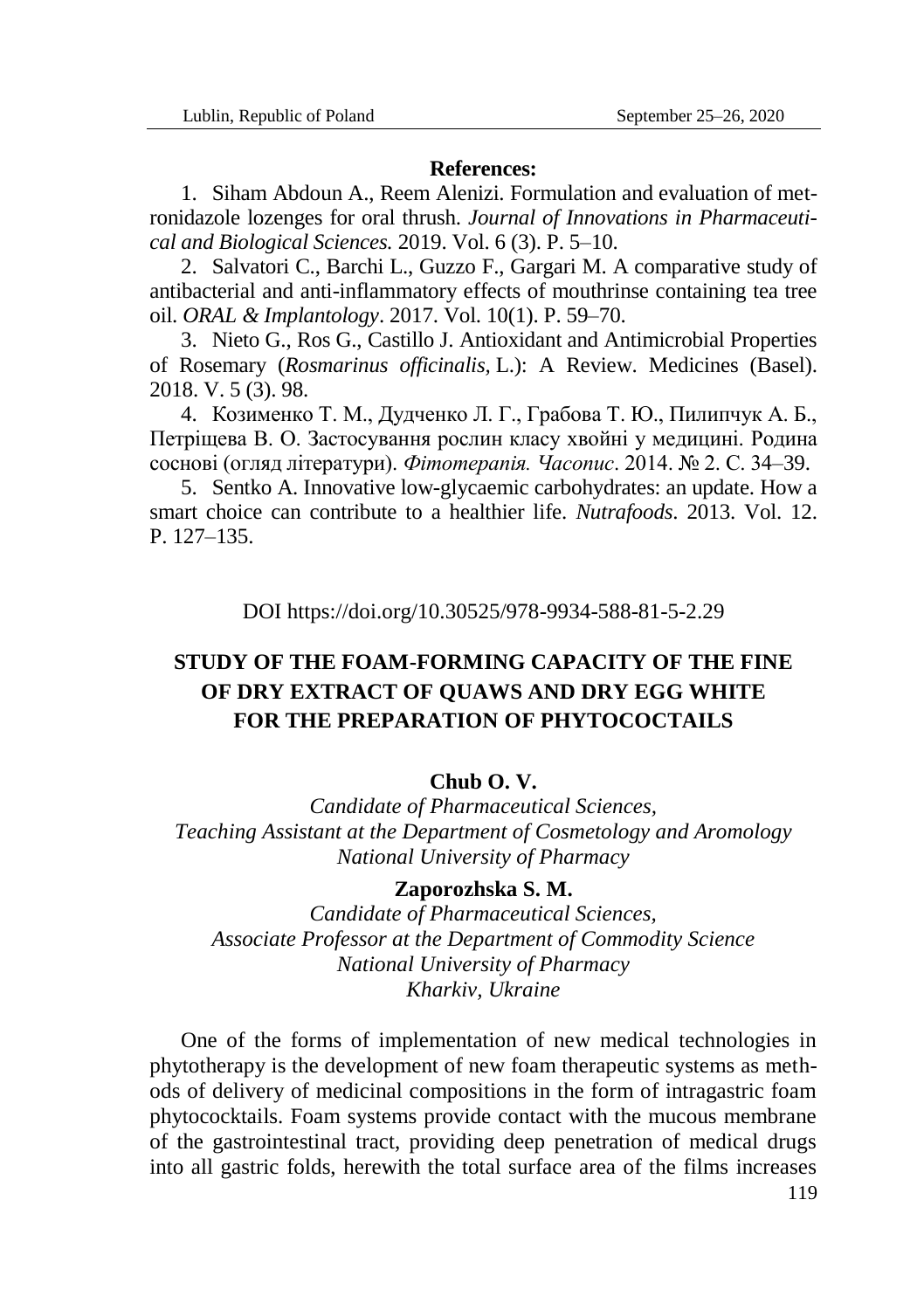significantly, and the bioavailability of medical drugs from such films expands considerably [2, р. 11].

Despite the fact that the experience of using foam cocktails is not long enough, the effectiveness of foam therapeutic systems of this type is unquestionable, however, the formulation of foam phytococktails is often not scientifically justified in terms of pharmacological effect, compatibility of formulation constituent, and, most importantly, the stability of the system in the presence of active oxygen. In addition, numerous guides to the preparation of phytococktails using special devices contain unprofessional explanations of the technological aspects of obtaining foamy cocktails from medicinal plant raw materials [5, p. 43].

As we have established, taking into account the data in the scientific literature [1, р. 5], there are requirements to the foams used in various sectors of the economy and the criteria of such requirements depend on the intended function of the foam masses [3, p. 21]. According to current data, the quality indicators of foams are studied by the following criteria:

foam stability, characterized by a temporary factor;

- foam dispersion: the average diameter of the foam bubble;

 foam multiplicity: the ratio of the volume of the foam and the source liquid;

foam density: mass of unit volume of the foam [4, p. 32].

It is known that when mixing different chemical compounds, that have surface-active properties, in some cases, both synergistic and antagonistic effects can be observed. These factors can have a stabilizing or destabilizing effect on the foaming ability of foaming agents [8, р. 12].

Manifestation of such effects can be established by the value of the mechanical properties of the surface layers and double-sided foam films, the foam volume, the foaming ability and the foam stability.

At the first stage, aqueous dispersions of compositions of dry extract of licorice root and dry egg white in different concentrations were obtained. Also, it was taken into account that the addition of licorice preparations in some cases may increase the therapeutic effect, as glycyrrhizinic acid, which is contained in it, has a pronounced anti-inflammatory, expectorant effect and, most importantly, corrects the taste, having a high degree of sweetness [7, р. 9].

For the study, we prepared samples of solutions of egg white and dry extract of licorice root in concentrations of 1.0 and 1.5 %% of each of the foaming agents. The concentration dependence of the dynamics of physicochemical processes at the gas-liquid phase separation was studied.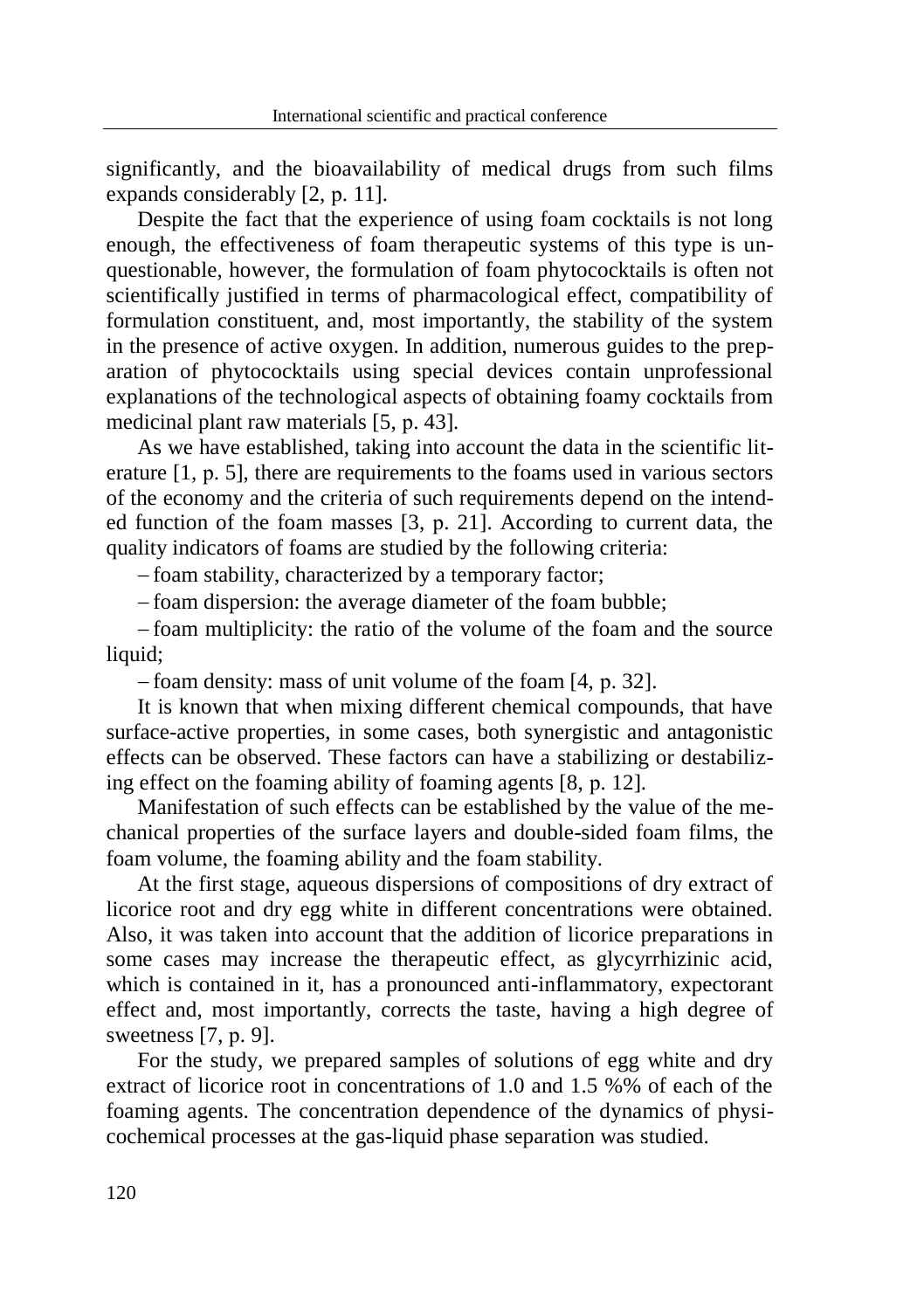One of the methods for determining the foaming ability is the Milser method [6, р. 33], according to which the foam is whipped for two minutes from a solution, which contains the foaming component in various concentrations, then the foam is left at room temperature for one minute. The foam formation process of the compositions of aqueous dispersions with natural and animal foaming agents was carried out by the method of whipping on the upper drive mixing device US-2000 at a speed of 1900 rpm (dispersion time  $-1$  min.).

In the obtained foam samples, the foaming ability, the foam formation rate and the effect of different amounts of dry extract of licorice root and dry egg white powder on the change of physicochemical properties of foams, as well as the stability of foams were observed. The stability of the foam was defined as the ratio of the size of the foam column after whipping to the size of the foam column after falling per minute [3, р. 21].

Analyzing the research results of visual observation of the fall of foams, we concluded that the foams formed by licorice extract were not dense, did not whip quickly, and during the 60-second experiment there was a drop of foam almost 4 times in samples with 1.0% content and 3 times – in samples with 1.5% content.

As for the egg white foam, the foam wasn't ruined for 60 seconds: the foam decrease by 5% was observed in samples with 1.0% egg white content. The foam of the sample with 1.5% content was very dense and the organoleptic characteristics did not meet the requirements of foam cocktails.

Afterwards, the samples with the content of 1.0% dry egg white and 1.5% dry extract of licorice root were chosen for further studies.

Then, for the purpose of determining the content of the foaming agent, the main characteristics of the foam masses were studied: dispersion, stability, kinetic stability and foams multiplicity [1, р. 7].

The dispersed composition was determined by the method of microphotography on a laboratory microscope Konus Academy (magnification 40 times). The average size of the gas phase was determined on the basis of the measurement of the size of 10 bubbles in the microscope eyepiece. Also, in the course of microscopic examination, the dynamics of fluid leakage from the Plateau tubules over time was observed and the «foam lifetime» was determined. According to the results of microscopic studies, the dispersions of bubbles of egg white foam solution  $-1.8 - 2.3$  mm and dry extract of licorice root  $-1.0 - 1.8$  mm were determined.

During the period of 200-300 seconds, the dynamics of fluid leakage from the Plateau tubules was observed and the «foam lifetime» was determined. As microscopic images of dispersion studies show, the dynamics of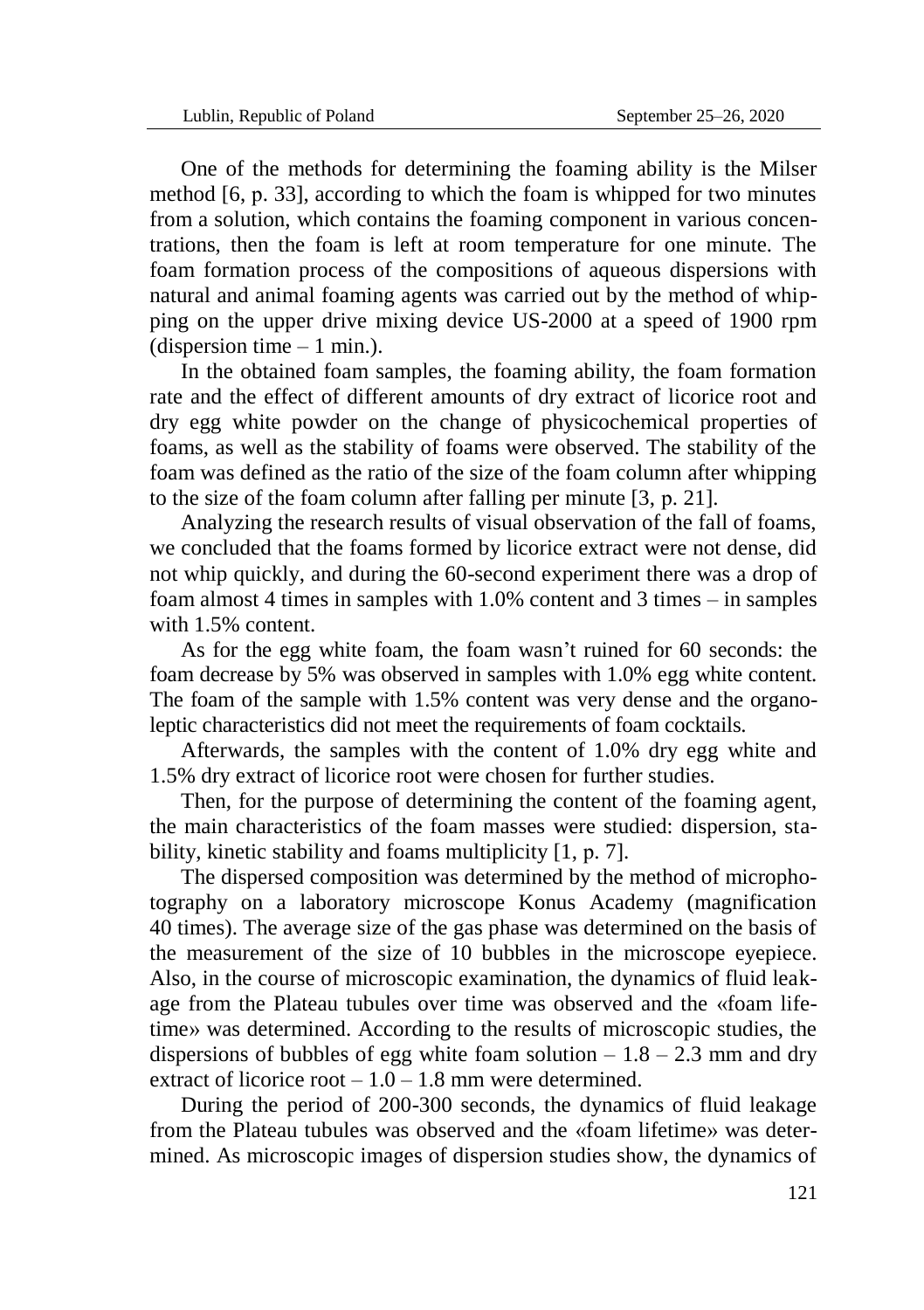fluid flow from the Plateau tubules and the «foam lifetime» are more stable than egg white foam: during the observation time of 300 seconds, the foam wasn't ruined significantly [3, p. 11].

In the process of studying the leakage of fluid from the Plateau tubules (or «aging» of the foam masses) it was found that the full time of «foam lifetime» is within sufficient limits for taking of a cocktail. The process of the foam «aging» is accompanied by an increase in the degree of dispersion of the gas phase by several orders of magnitude; in addition, there is a change in its shape from round bubbles to polyhedral.

The results of microscopic examination suggested that the optimal content of dry egg white will be 1.0% as a foaming agent for the oxygen cocktail.

The egg white foam was denser than the dry licorice extract foam, which is desirable in an oxygen cocktail. This foam from an oxygen cocktail can be taken with spoons. This practice exists for more convenient use of cocktails [8, р. 31].

The kinetic stability of the foam according to the stability assessment indicator was determined as the ratio of the volume of the foam column 10 minutes after the formation of the foam to the initial volume (%).

Conclusion. According to the results of the study of physicochemical characteristics of foams, it was found that:

– the dispersion of the gas phase of foams based on dry extract of licorice root is less than foams based on egg white;

– «the bubble lifetime» is from 80 s (dry extract of licorice root) to 300 s (dry egg white);

– the value of kinetic stability is greater in egg white foam.

On the basis of comparative experimental data on the quality indicator of foam systems in the composition of the cocktail as a foaming agent, the dry egg white at a concentration of 1.0% was chosen.

Our findings were used to form foam systems with specified therapeutic properties, namely in order to saturate with the therapeutic gas component – oxygen.

#### **References:**

1. Береговых, В. В., Касьянова О. В., Лопатин П. В. Анализ текущей ситуации регулирования ценообразования на лекарственные средства в России. *Фармация*. 2002. Т. 51, № 3. С. 17–19.

2. Гусакова, Е. В. Новые подходы к организации восстановительного лечения. *Актуальные проблемы восстановительной медицины,*